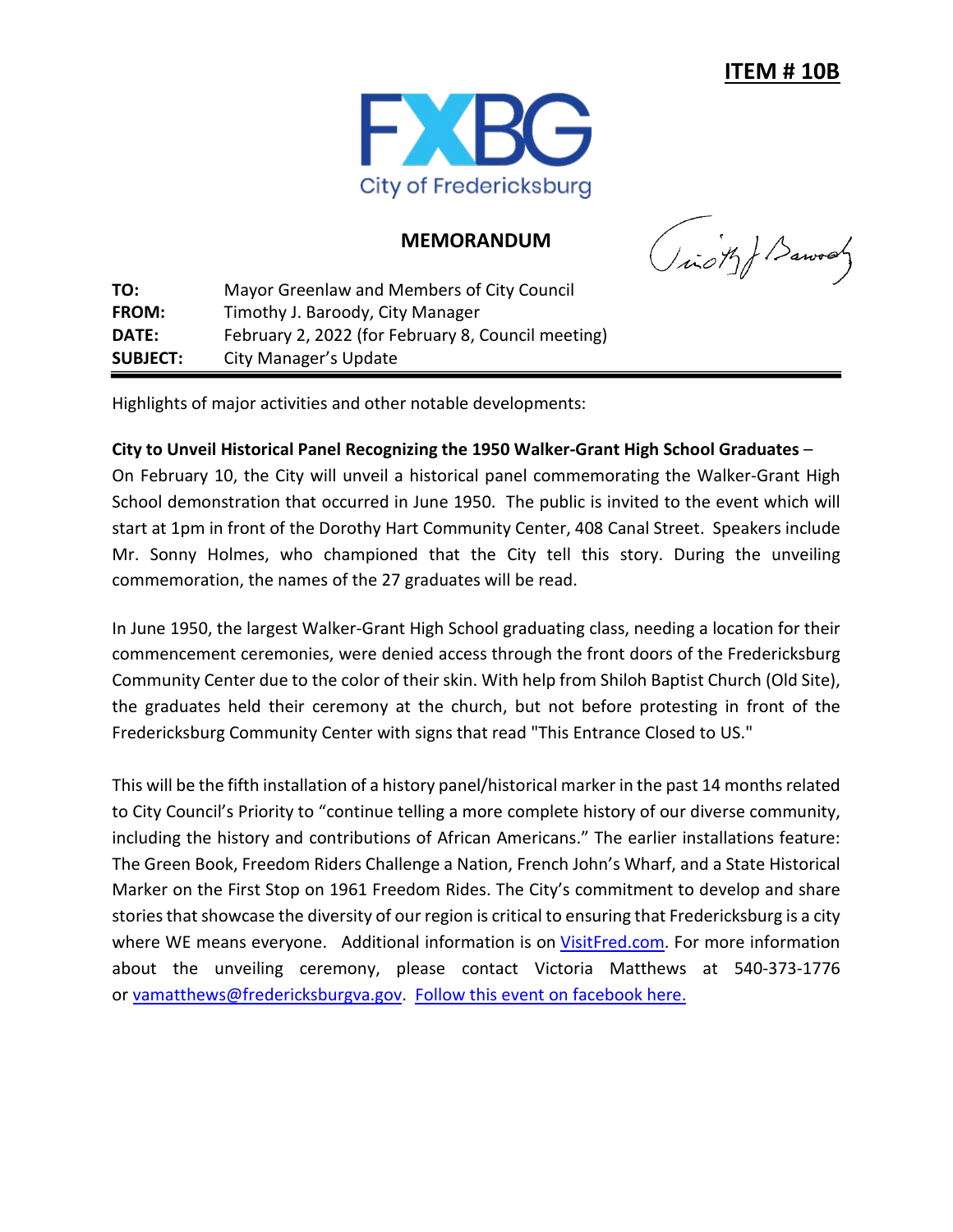

**Fredericksburg Art Lovers!** – To support Fredericksburg's incredible art community, which has been hit particularly hard during this pandemic, the [Fredericksburg](https://www.facebook.com/FredericksburgArtsCommission/?__cft__%5b0%5d=AZWa-f-Z1AA64h_cwaEslWjyNEiZl4IsoH7GpH_UDO5a2uaGCZIW9PY0sobjmiK0OUh0eZYvd6natcNVmHmYdKHu8s52qtWXzTikVUhdUc3IM2CmMUm0k_09d566piAIWV1C-Buuoqwn71Zm2Jyo-_Iv&__tn__=kK-R) Arts Commission is organizing its second annual weekend pop-up sale this weekend February 4th-6th, 2022.

Visit [https://love.fredarts.com](https://love.fredarts.com/?fbclid=IwAR2lkw9kSobDjrYIOWSw2Sc66HZ1_-1GJysoDKi3-YLF6jexrku9aRyIHcY) starting at 7 AM this Friday, February 4th, until 11:59 PM on Sunday the 6th, and you'll find a one-stop shop for amazing art made right here in the City of Fredericksburg.

**COVID-19 Vaccines and New Testing Center Opens** – The Rappahannock Area Health District opened a Community Testing Center (CTC) on **Monday, January 24 at the FredNats Stadium, 42 Jackie Robinson Way. The CTC will be open from 9am – 6pm, Monday through Thursday with pre-scheduled appointments preferred, but walk-ins welcome.** The FREE tests provided will be Polymerase Chain Reaction (PCR) testing for COVID-19. Approximately 350 tests will be available each day. Those interested in making an appointment can go to [vase.vdh.virginia.gov/testingappointment](https://vase.vdh.virginia.gov/vdhapps/f?p=testreg:testingappointments) and search for the 22401 ZIP code. As noted on the website, appointments fill up quickly and those interested are encouraged to check back repeatedly for open slots.

Also, the Community Vaccination Center continues to offer vaccines in Central Park located at 1877 Carl D. Silver Parkway - **Monday through Sunday from 10am to 7:30pm.** Appointments are not required, but are recommended. To find an appointment, visit [vase.vdh.virginia.gov](http://vase.vdh.virginia.gov/) and input "22401" into the zip code search bar to schedule an appointment at the Central Park community vaccination center, or call 877-VAX-IN-VA (877-829-4682, TTY users call 7-1-1). Assistance is available in English, Spanish, and more than 100 other languages. Have vaccine questions or need help scheduling? Contact the RAHD COVID-19 Call Center at (540) 899-4797, Monday through Friday from 8:00am to 4:30pm.

Fire Chief Mike Jones offers weekly informational videos on COVID-19 and its impacts. See the February 1 edition at [https://youtu.be/Wj174bR6LSc](https://l.facebook.com/l.php?u=https%3A%2F%2Fyoutu.be%2FWj174bR6LSc%3Ffbclid%3DIwAR3jy8pFkwIuJSVvhkJ7eCdSD5TgaqSlBkDqo2lJxZUCFO5J1ldnnmYrcC0&h=AT1gigA7eJc8YERMtoa6Ro4ytk2-7et6yRXryc4oExBOpUh36yT4Mo8olWgeK5MqnnvcVU6Bln3hFNzqRbYB9AEjyBQcZCfAQiVAuNqQyON7LnfqShX8pMHBN9L79utCNw&__tn__=-UK-R&c%5b0%5d=AT32OkJKnf4rM8dgI0aZ0l-QOvE7Itkg8keYsu_AB00qQnt7AtQKuR3bFZCjR9eUn4qyQtkWz2t1bo3gj7WkPYqishOa-z2FL79RrqcQwuqHUXUrvro-BMVfLxYkg_8KeNOx3PgMY3ED-8eVm4YcD-B4eqr_2intAhSfdX0YpSkEyg) and on [www.fredericksburgva.gov](http://www.fredericksburgva.gov/)

**Tree Debris Cleanup** – The City's Public Works Department and its contractors have been working to remove damaged and downed trees and limbs resulting from this storm event that caused extensive tree damage throughout the city, which is estimated to be at least \$250,000 in damage to urban street trees. The Department's crews, and its partner *Tree Fredericksburg*,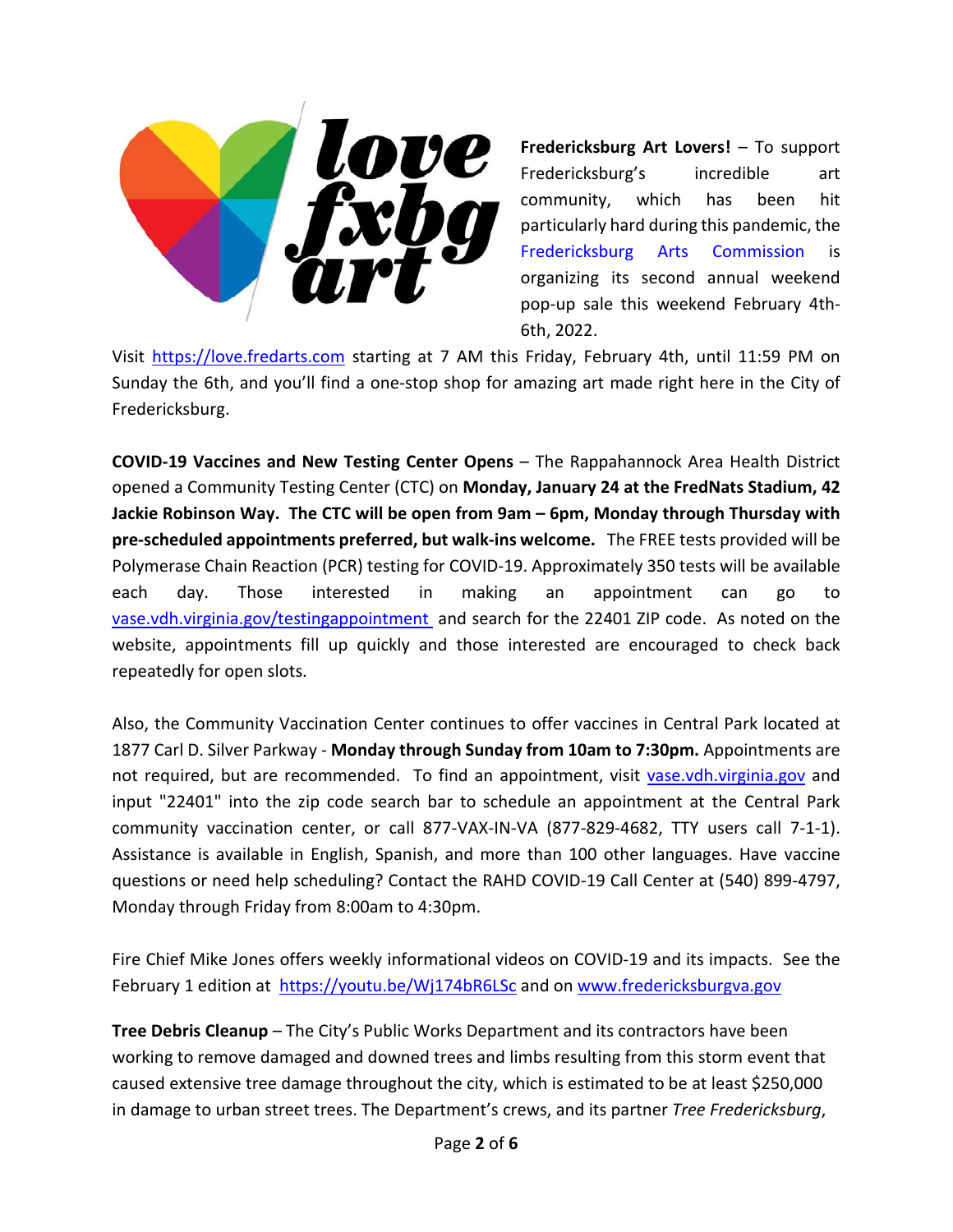are jointly assessing conditions for structurally pruning those trees within City maintained public rights-of-way that can be saved and are identifying those trees determined to be too far damaged for removal. The vegetation debris removal and pruning has been determined to require more time and effort than initially estimated. At this point, the clean-up effort is ongoing and is prioritized based on safety, location, severity, and volume of traffic. It is anticipated this work will continue over the next couple of months. The Department of Parks, Recreation & Events is still in the process of assessing the trees damaged in City parks and trails to determine an appropriate course of action to address these trees and to minimize the impacts to these facilities during this process.

In consideration of the above effort and its duration, City crews are primarily focused on addressing public trees and performing debris removal efforts for those trees through mid-February. At which time, City crews will split their focus to assist residents with removal of fallen tree limbs from the January 3rd storm event.

To facilitate this process as expeditiously as possible, residents may begin **now** to place their vegetative debris for pick up in the following manner:

- Limbs must be cut in 4-foot lengths, tied with string or twine (no tape or wire) in bundles of 50 pounds or less
- No tree limbs greater than 12 inches in diameter will be picked up
- No root balls will be picked up
- Limbs are to be placed in the utility strip in front of a resident's home
- Debris should be stacked as neatly as possible and cannot block or impede travel-ways, parking lanes or sidewalks

Residents will be responsible for the removal of larger debris, and it is suggested to consider employing a commercial contractor for proper removal. Additionally, residents are also encouraged to continue to take their large tree debris to the R-Board Landfill located at 489 Eskimo Hill Rd, Stafford, VA 22554. See [www.r-board.org](http://www.r-board.org/) for more information.

Stay up to date with City alerts on curbside services by subscribing

to [www.FredericksburgAlert.com.](http://www.fredericksburgalert.com/) Already subscribed to Fred Alerts? Login to ensure you are subscribed to the list for "*Trash/Recycle Collection*."

For more information, please contact Fredericksburg Public Works online at [www.Fredericksburgva.gov](https://www.fredericksburgva.gov/459/Public-Works) or by calling 540-372-1023.

Update on Delinquent Utility Accounts – Beginning January 3<sup>rd</sup>, 2022, the City of Fredericksburg reinstated penalties and cutoffs on all delinquent utility accounts. The City had previously suspended penalties and cut-offs due to the global pandemic. If your account is currently in a delinquent status, this change may impact you. To inquire about your account status, please contact the Utility Billing Office at 540-372-1182. To make a payment, please contact the Treasurer's Office at 540-372-1001 or visit our website [https://www.fredericksburgva.gov/531/Utility-Billing-Office](https://www.fredericksburgva.gov/531/Utility-Billing-Office?fbclid=IwAR0VdHB18QftYAdbYPQ-gkkvBMUQqRJtjgmQRx-sBpqUFKdfyzv0CFLgXI0)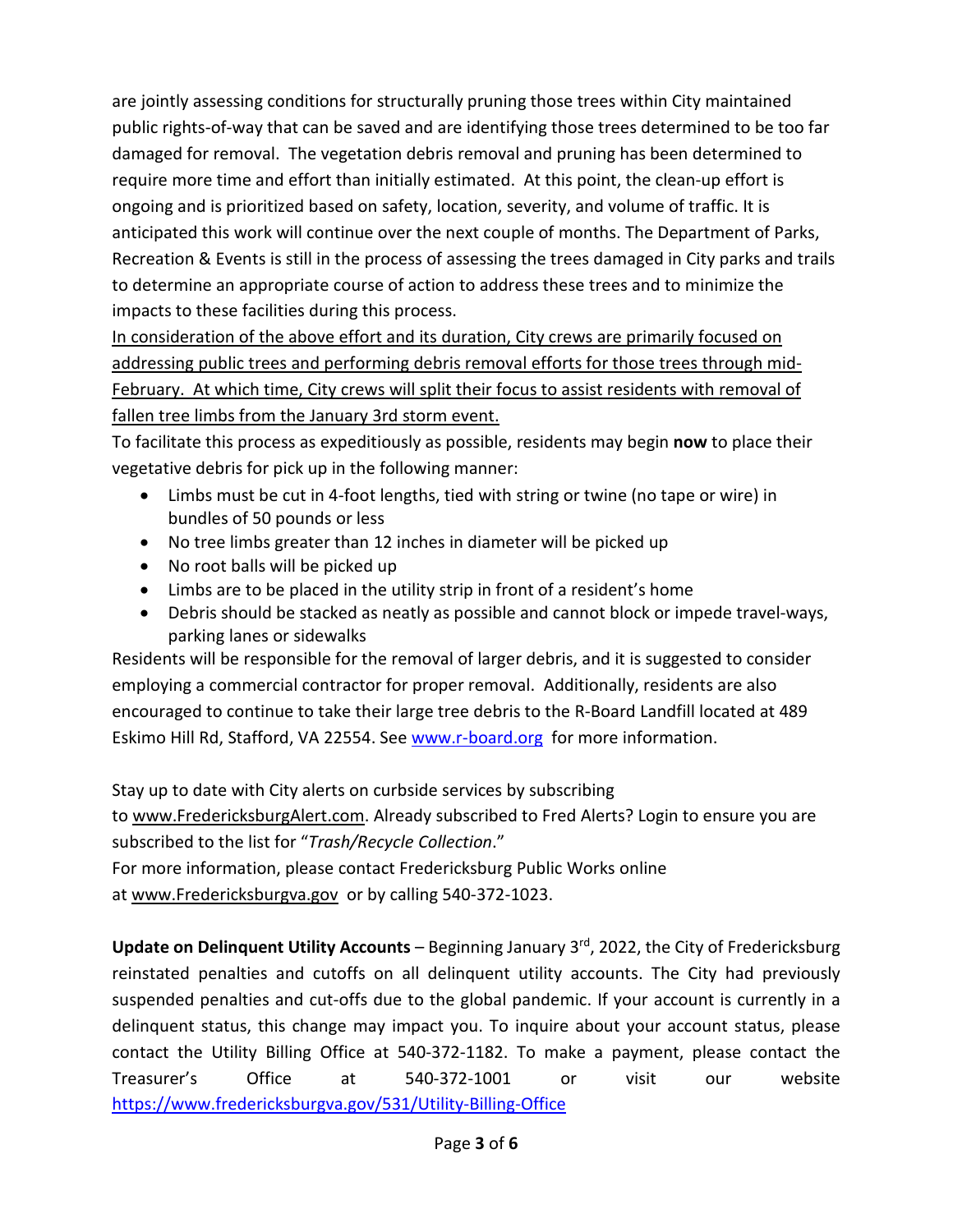**Local Redistricting Process Update** – Redistricting is the process of redrawing the boundaries of voting districts based on changes in population. It occurs every 10 years following the United States Census and is governed by state law. Local redistricting determines which neighborhoods and communities in the City are grouped together into wards that elect City Council and City School Board members. By making sure each ward has approximately the same number of people, redistricting can help ensure residents have fair representation on City Council and the City School Board. It also determines where residents vote and who represents them.

City staff has been working with City Council on finalizing a plan on the proposed changes. Several public information meetings were held in November and December 2021, along with a public hearing and work session discussions. At the December 14 meeting Council was presented with a Citizen Plan option for some ward realigning, from a local resident. Council decided at the meeting to delay their vote till the January 11, 2022 Council Meeting. At the January 11 meeting a modified Citizen Plan was presented and discussed by Council. A first reading was held on the modified plan. The Council received the slight change to the modified Citizen Plan by transmittal at their January 25 meeting. A public hearing and final reading is scheduled for February 8 on the final plan at the regular Council meeting. Attached is a map showing the block groups shifting from new Ward 3 back to Ward 1. Note, the numbers in the map show population, not number of voters.

Read more: <https://www.fredericksburgva.gov/1793/Redistricting-in-City-of-Fredericksburg>

**Stormwater Infrastructure Rehabilitation** – Stormwater infrastructure is vital in preventing flooding, erosion, and directing stormwater flow safely to the Rappahannock River. The City is currently assessing, repairing, performing maintenance, and replacing critical stormwater infrastructures. The recently completed large William Street project and the soon-to-beunderway Learning Lane project adjacent to Emancipation Highway (Route 1), between the Ford Car dealership and Lafayette Upper School are examples of rehabilitation projects.

Additionally in the spring of 2022, the City will be rehabilitating one of two 140 linear foot sections of a stormwater culvert under Emancipation Highway – just north of Learning Lane. The culvert repair rehabilitation project under Emancipation Highway will take about a week to repair utilizing structural liner material, which is far less intrusive and less costly than other repair options, and has an estimated lifespan of at least 75 years.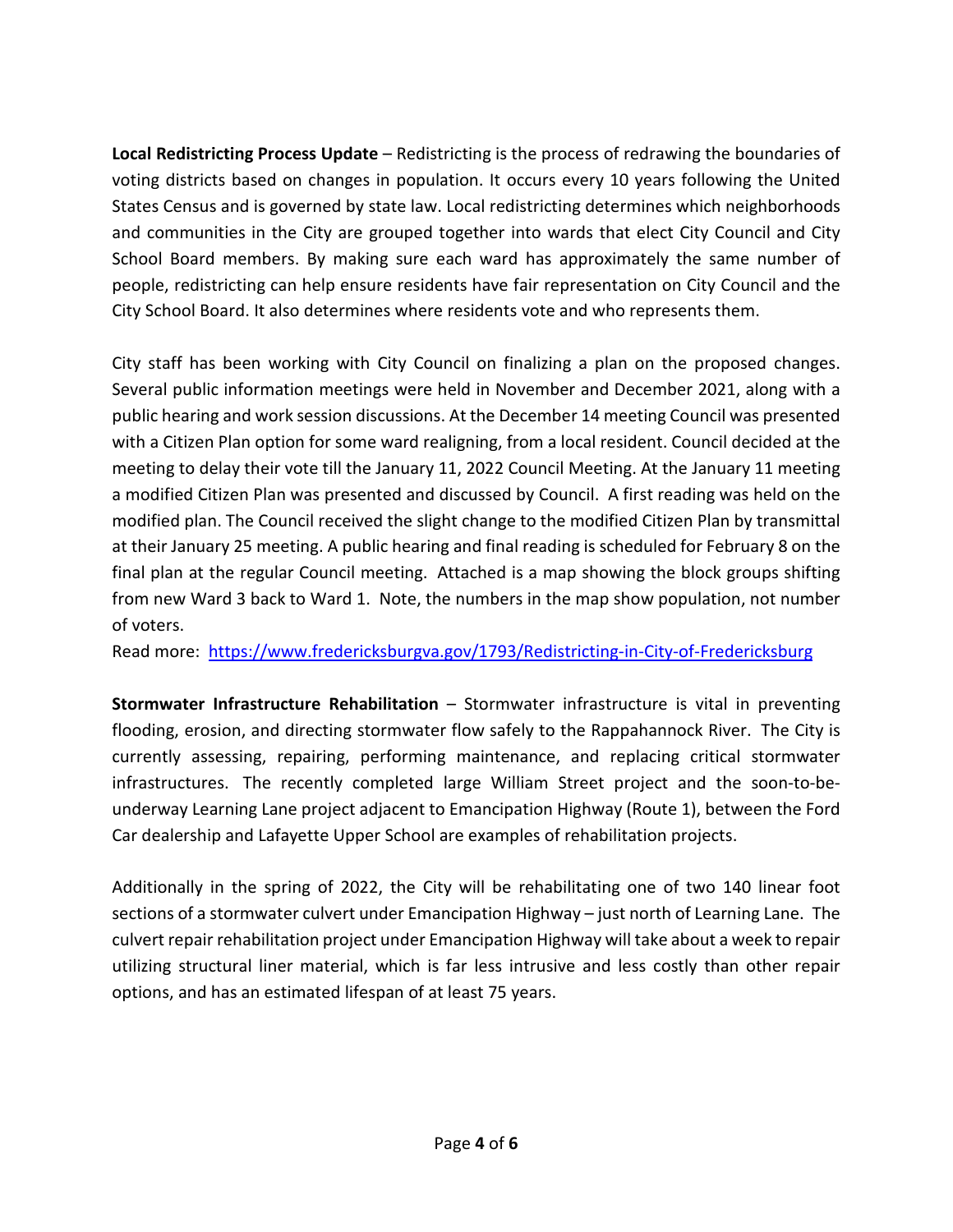

**Traffic Safety Initiative** – The Police Department has launched a traffic safety initiative to target areas in the City where distracted driving and speeding have become a public safety concern. Drivers, be advised that the Police Department will be heavily enforcing speeding, reckless driving, disregard of stop signs, and failure to obey red lights. Want to avoid a ticket? Drive smart and safe, [#FXBG.](https://www.facebook.com/hashtag/fxbg?__eep__=6&__cft__%5b0%5d=AZWMm412bROIAlbQjxD2trcL3Q6v8XYnqGiab-pzxHyZlK2AO3wgxGBRUI7RVwNBLZmZ2AFcmkMI1noIapNQk5FV0YxTW81lYx9j2ZUaF9IJx3uquxKREP9bHkNftL_yP_oJd-S6PtYkPbEURGNVAWGUif-leaDtL7Fd9G0WEMmZNw&__tn__=*NK-R)

**Board and Commission Openings** – Are you a city resident? Passionate about your community? Serving on a board or commission can be an excellent way to shape government initiatives in your community. The City is currently seeking applicants for the following:

- Board of Building Codes Appeals
- Board of Zoning Appeals Alternate members needed
- Fredericksburg Arts Commission (member specific, see specifics)
- Memorials Advisory Commission

To learn more and apply, visit: [https://www.fredericksburgva.gov/221/Boards-Commissions](https://www.fredericksburgva.gov/221/Boards-Commissions?fbclid=IwAR3Swf9IZu1tYdO_SK6yHxjMXxdd4Ba6LVkEpP0zTgegU6_SRsXEh2JIYGY) or please feel free to call the Clerk of Council's office at 540-372-1010.



**Winter Programs** – Our Parks, Recreation and Events team is continually working on fun and safe programs for the season. Keep updated on all the activities

available. See the full [listing.](https://va-fredericksburg2.civicplus.com/363/Parks-Recreation-Events)



**The Parks, Recreation and Events newest Activity Catalog is now available!** The Winter and Spring issue features parks, trails, activities and events here in the City of Fredericksburg. Find exciting new programs being offered this season for children and adults. Read it online now at [https://www.fredericksburgva.gov/370/Catalog-of-Activities](https://www.fredericksburgva.gov/370/Catalog-of-Activities#_blank)